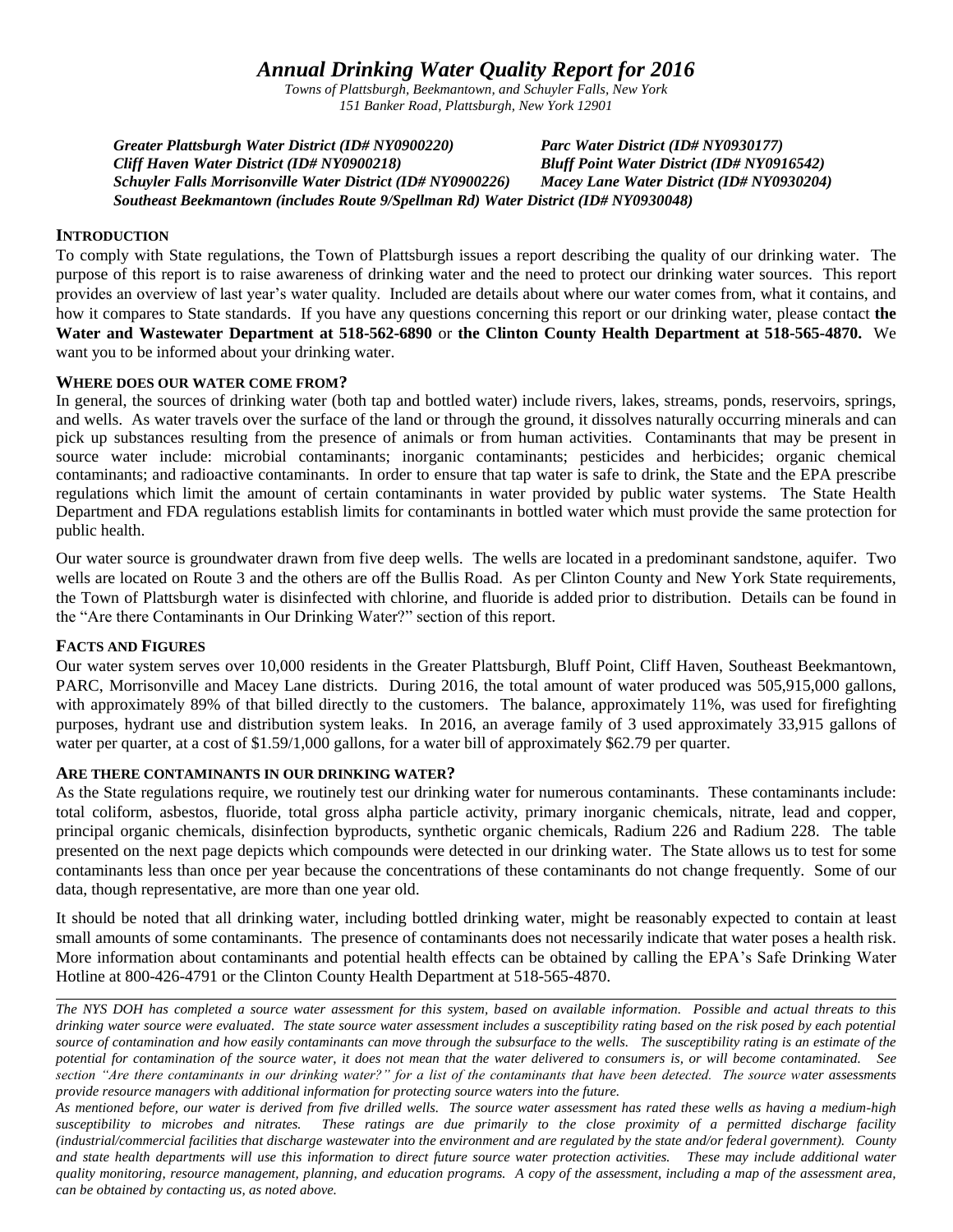# **Greater Plattsburgh and Associated Systems**

| <b>TEST RESULTS</b>                       |                  |               |               |                        |                |                |            |                                                             |  |  |
|-------------------------------------------|------------------|---------------|---------------|------------------------|----------------|----------------|------------|-------------------------------------------------------------|--|--|
| Contaminant                               | <b>Violation</b> | <b>Sample</b> | <b>Result</b> | Range                  | Unit           | <b>MCLG</b>    | <b>MCL</b> | <b>Likely Source</b>                                        |  |  |
|                                           | Y/N              | Date          |               | <b>Detected/RAA</b>    | <b>Measure</b> |                |            | of Contamination                                            |  |  |
| <b>Disinfection Byproducts</b>            |                  |               |               |                        |                |                |            |                                                             |  |  |
| <b>Total Trihalomethanes</b>              |                  |               |               |                        |                |                |            |                                                             |  |  |
| Greater Plattsburgh                       | N                | 7/12/16       | 4.9           |                        |                | <b>NA</b>      | 80         | By-product of drinking water<br>chlorination needed to kill |  |  |
| Morrisonville(Schuyler Falls)             | N                | 8/18/16       | <b>ND</b>     |                        | $\text{ug/L}$  |                |            | harmful organisms                                           |  |  |
| Macey Lane                                | N                | 7/12/16       | 2.9           |                        |                |                |            |                                                             |  |  |
| <b>Inorganic Contaminants</b>             |                  |               |               |                        |                |                |            |                                                             |  |  |
| Fluoride $(a)$                            |                  |               |               |                        |                |                |            | Water additive that promotes                                |  |  |
| Greater Plattsburgh                       | N                | Monthly       | 0.6           | $0.2 - 1.0$            | mg/L           | $\overline{4}$ | 2.2        | strong teeth; Erosion of natural                            |  |  |
|                                           |                  |               |               |                        |                |                |            | deposits                                                    |  |  |
| <b>Nitrate</b>                            |                  |               |               |                        |                |                |            | Runoff from fertilizer use:                                 |  |  |
| Greater Plattsburgh                       | N                | 1/20/16       | < 0.06        |                        | mg/L           | 10             | 10         | Leaching from septic tanks,<br>sewage; Erosion of natural   |  |  |
|                                           |                  |               |               |                        |                |                |            | deposits                                                    |  |  |
| Lead $(c)$                                |                  |               |               |                        |                |                |            |                                                             |  |  |
| Cliff Haven $(b)$                         | N                | 8/11/16       | 0.002         | $< 0.001$ to 0.004     |                |                |            |                                                             |  |  |
| $90th$ percentile of 12 samples           |                  |               |               |                        |                |                |            |                                                             |  |  |
| Morrisonville(Schuyler Falls) $(b)$       | N                | 8/23/16       | 0.002         | $< 0.001$ to 0.003     |                |                |            | Corrosion of household                                      |  |  |
| $90th$ percentile of 22 samples           |                  |               |               |                        | $\text{ug/L}$  | <b>NA</b>      | $AL=15$    | plumbing systems; Erosion of                                |  |  |
| Macey Lane $(b)$                          | N                | 8/10/16       | < 0.001       | $< 0.001$ to $< 0.004$ |                |                |            | natural deposits                                            |  |  |
| 90 <sup>th</sup> percentile of 5samples   |                  |               |               |                        |                |                |            |                                                             |  |  |
| PARC $(b)$                                | N                | 8/9/16        | 0.0015        | $< 0.001$ to $0.002$   |                |                |            |                                                             |  |  |
| $90th$ percentile of 5 samples            |                  |               |               |                        |                |                |            |                                                             |  |  |
| Copper $(c)$                              |                  |               |               |                        |                |                |            |                                                             |  |  |
| Cliff Haven $(b)$                         | N                | 8/10/16       | 0.26          | $0.03$ to $0.29$       |                |                |            |                                                             |  |  |
| 90 <sup>th</sup> percentile of 12 samples |                  |               |               |                        |                |                |            |                                                             |  |  |
| Morrisonville(Schuyler Falls) (b)         | N                | 8/09/16       | 0.47          | $< 0.020$ to 0.47      |                |                |            | Corrosion of household                                      |  |  |
| $90th$ percentile of 22 samples           |                  |               |               |                        | mg/L           | 1.3            | $AI = 1.3$ | plumbing systems; Erosion of                                |  |  |
| Macey Lane $(b)$                          | N                | 8/10/16       | 0.0995        | 0.038 to 0.140         |                |                |            | natural deposits                                            |  |  |
| $90th$ percentile of 5 samples            |                  |               |               |                        |                |                |            |                                                             |  |  |
| PARC(b)                                   | N                | 8/9/16        | 0.32          | $< 0.001$ to 0.44      |                |                |            |                                                             |  |  |
| 90 <sup>th</sup> percentile of 5 samples  |                  |               |               |                        |                |                |            |                                                             |  |  |

#### **NOTES:**

- *a.* The result is the average for the year 2016.
- *b.* The action levels for lead and copper were not exceeded at the test sites.
- $c$ . The result represents the 90<sup>th</sup> percentile of the sites tested. A percentile is a value on a scale of 100 that indicates the percent of a distribution that is equal to or below it. The 90<sup>th</sup> percentile is equal to or greater than 90% of the lead and/or copper values detected in our water system. Twenty two samples were collected in the Morrisonville water system and the 90<sup>th</sup> percentile was the second highest value. Five samples were collected in the Macey Lane water system and the 90<sup>th</sup> percentile was an average of the first and second highest values. Twelve samples were collected in the Cliff Haven water system and the  $90<sup>th</sup>$  percentile was the second highest value.
- *d.* The State allows us to monitor for some contaminants less than once per year because the concentrations of these contaminants do not change frequently. Some of our data, though representative, are more than a year old.
- *e.* Synthetic Organic Contaminant and Radiological samples are taken at the entry point into the Greater Plattsburgh water system.

#### **DEFINITIONS:**

*Maximum Contaminant Level* **(**MCL): The highest level of a contaminant that is allowed in drinking water. MCLs are set as close to the MCLGs as feasible.

*Maximum Contaminant Level Goal* (MCLG): The level of a contaminant in drinking water below which there is no known or expected risk to health. MCLGs allow for a margin of safety.

*Maximum Residual Disinfectant Level* (MRDL): The highest level of a disinfectant allowed in drinking water. There is convincing evidence that addition of a disinfectant is necessary for control of microbial contaminants.

*Maximum Residual Disinfectant Level Goal* (MRDLG): The level of a drinking water disinfectant below which there is no known or expected risk to health. MRDLGs do not reflect the benefits of the use of disinfectants to control microbial contamination.

*Action Level* **(**AL): The concentration of a contaminant, which, if exceeded, triggers treatment or other requirements, which a water system must follow.

*Treatment Technique* (TT): A required process intended to reduce the level of a contaminant in drinking water.

*Non-Detects* (ND): Laboratory analysis indicates that the constituent is not present.

*Milligrams per liter* (mg/l): Corresponds to one part of liquid in one million parts of liquid (parts per million - ppm).

*Micrograms per liter* (ug/l): Corresponds to one part of liquid in one billion parts of liquid (parts per billion - ppb).

*Picocuries per liter* (pCi/L): A measure of the radioactivity in water.

*RAA:* Running annual average

*BRL*: Below reportable level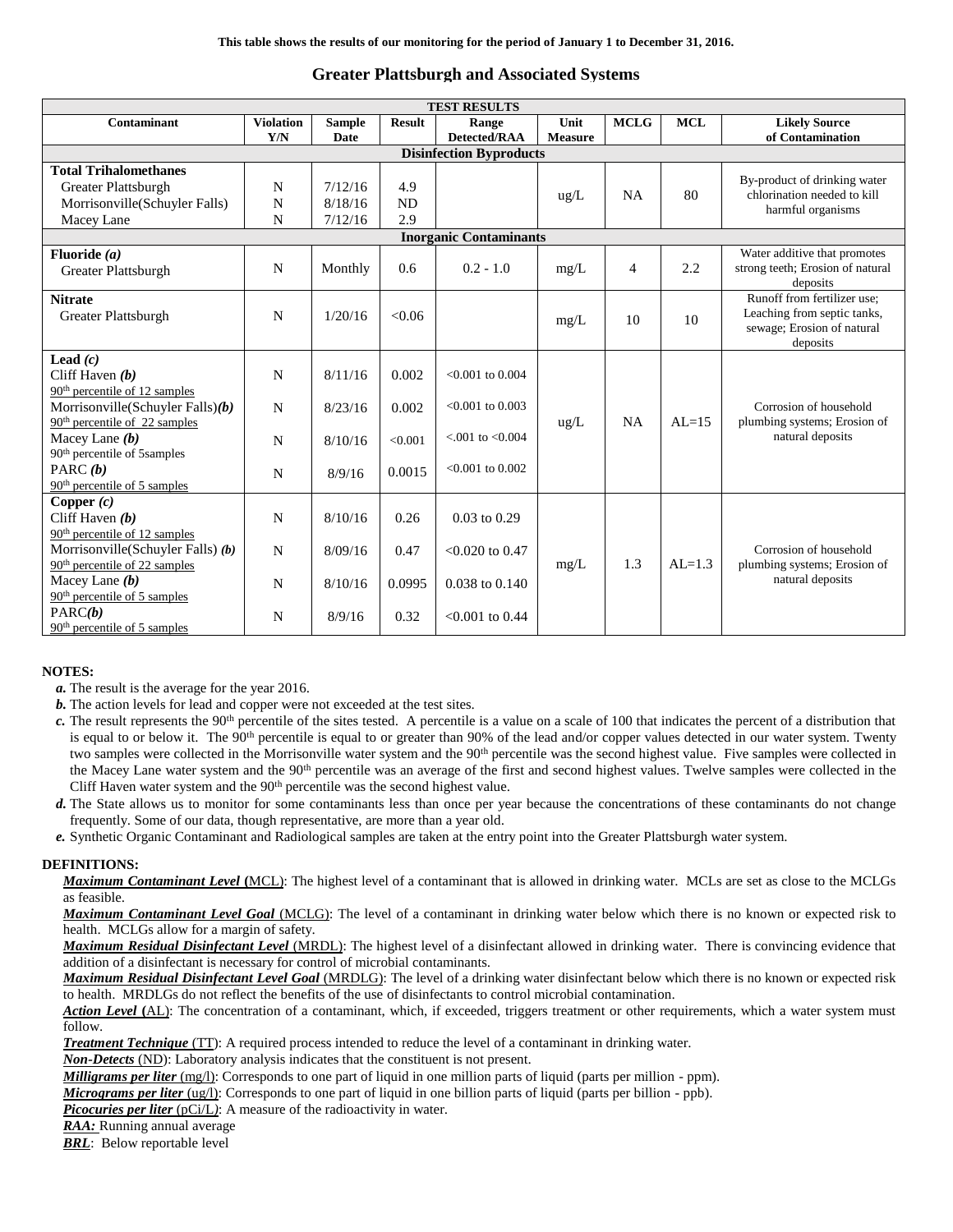### **WHAT DOES THIS INFORMATION MEAN?**

Water quality for the Greater Plattsburgh Water District has always been of exceptional quality. Water quality of all wells meets current Health Department requirements. The Town collects ten monthly samples in Greater Plattsburgh, two in Morrisonville, one in each Southeast Beekmantown, Bluff Point and Cliff Haven for total coliform and E. coli analysis. In addition, one quarterly sample is collected from PARC and Macey Lane. We have learned through our testing that some contaminants have been detected; however, these contaminants were detected below the level allowed by the State.

*If present, an elevated level of lead can cause serious health problems, especially for pregnant women and young children. Lead in drinking water is primarily from materials and components associated with the service lines and home plumbing. The Town of Plattsburgh is responsible for providing high quality drinking water, but cannot control the variety of materials used in plumbing components. When your water has been sitting for several hours, you can minimize the potential for lead exposure by flushing your tap for up to 2 minutes before using the water for drinking and cooking. If you are concerned about lead in your water, you may wish to have your water tested. Information on lead in drinking water, testing methods and steps you can take to minimize exposure is available from the Safe Drinking Water Hotline or at [http://www.epa.gov/safewater/lead.](http://www.epa.gov/safewater/lead)*

#### **IS OUR WATER SYSTEM MEETING OTHER RULES THAT GOVERN OPERATIONS?**

We are required to monitor our drinking water for specific contaminants on a regular basis. Results of regular monitoring are an indicator of whether or not our drinking water meets health standards. Our system was in compliance with applicable State drinking water operating, monitoring and reporting requirements.

In this reporting period, the Greater Plattsburgh Water District experienced incidents requiring "Boil Water" notices. None of these incidents were a result of system contamination, but were issued as precautions due to system leaks, breaks or pressure reductions. The dates and reasons for these notifications are as follows:

| 1)  | February 2, 2016   | Water line break        | Follow up samples negative | Greater Plattsburgh WD |
|-----|--------------------|-------------------------|----------------------------|------------------------|
| 2)  | March 7, 2016      | Water main break        | Follow up samples negative | Greater Plattsburgh WD |
| 3)  | March 11, 2016     | Water main break        | Follow up samples negative | Greater Plattsburgh WD |
| 4)  | April 5, 2016      | Water main valve repair | Follow up samples negative | Greater Plattsburgh WD |
| 5)  | April 26, 2016     | Water main valve repair | Follow up samples negative | Greater Plattsburgh WD |
| 6)  | April 28, 2016     | Water main valve repair | Follow up samples negative | <b>Bluff Point WD</b>  |
| 7)  | April 28, 2016     | Water line break        | Follow up samples negative | Greater Plattsburgh WD |
| 8)  | May 31, 2016       | Water main valve repair | Follow up samples negative | Greater Plattsburgh WD |
| 9)  | June 9, 2016       | System upgrades         | Follow up samples negative | Greater Plattsburgh WD |
| 10) | June 18, 2016      | Water line break        | Follow up samples negative | Greater Plattsburgh WD |
| 11) | July 19, 2016      | Water line break        | Follow up samples negative | PARC WD                |
| 12) | September 15, 2016 | Valve repair            | Follow up samples negative | <b>Bluff Point WD</b>  |
| 13) | December 10, 2016  | Water line break        | Follow up samples negative | PARC WD                |